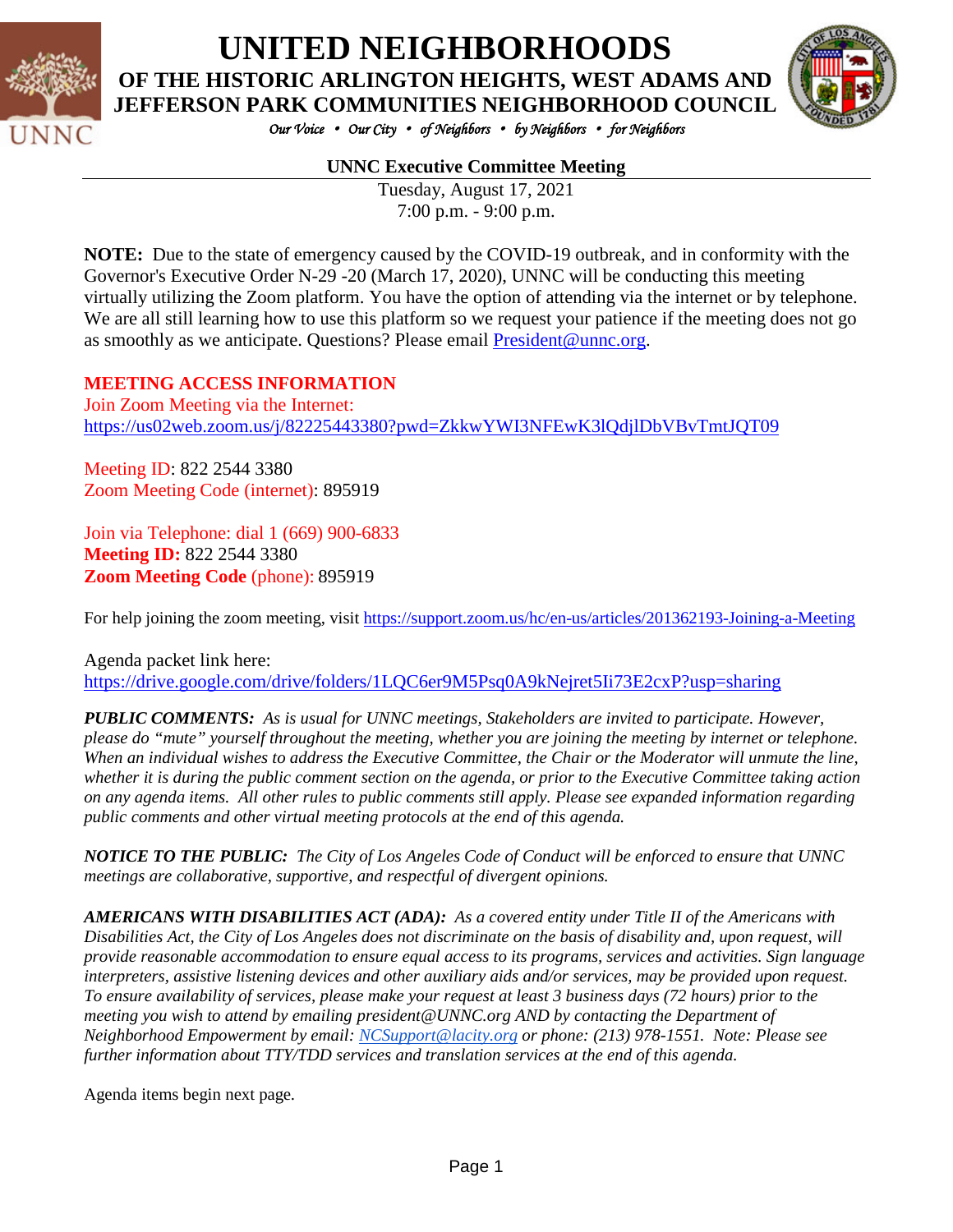

# **UNITED NEIGHBORHOODS**

**OF THE HISTORIC ARLINGTON HEIGHTS, WEST ADAMS AND** 



*Our Voice* • *Our City* • *of Neighbors* • *by Neighbors* • *for Neighbors* 

#### **AGENDA**

- 7:00 p.m. (1) Call to Order/Approval of Agenda Dolores Spears, UNNC Vice President
- 7:05-7:10 (2) Public Comment/Announcements 1 min. per speaker
- 7:10-8:10 (3) Executive Committee Business
	- A. **Funding Request**: Son's Matter, a nonprofit 501(c) (3) organization based in Jefferson Park, requests \$2,500 to help support its community activities. **Request up to \$2,500**.00 – **DISCUSSION AND POSSIBLE ACTION** [10 minutes]
	- B. **Executive Officers Duties and Tasks:** Discussion regarding the duties and tasks assigned to UNNC's officers. – DISCUSSION [15 minutes]
	- C. **Board Member Trainings and Attendance Review(s)** –– **DISCUSSION AND ACTION** [10 minutes]
	- D. **Upcoming UNNC Governing Board Meeting Agenda Items DISCUSSION AND ACTION** [10 minutes]
	- E. **Review UNNC Inventory Report: DISCUSSION AND POSSIBLE ACTION** [5 minutes]
	- F. **UPDATE RE Revision(s) to the Board Member Handbook**: Further discussion regarding document/forms needing updating plus which new documents and/or forms need to be added to bring Handbook up to date. – **DISCUSSION AND POSSIBLE ACTION** [10 minutes]
- 8:10 8:20 (4) **Committee Reports:** Updates, if any DISCUSSION AND ACTION
- 8:20-8:35 (5) **Minutes:** Preparation of prior minutes. **DISCUSSION AND ACTION**
- 8:35 8:50 (6) **Treasurer's Report:** Financial Update, Project(s) Status. **DISCUSSION AND POSSIBLE ACTION**
- 8:50 9:00 (7) **Old Business**: **DISCUSSION AND POSSIBLE ACTION**
- 9:00 p.m. (8) Adjourn

*Time allocations for agenda items are approximate and may be shortened or lengthened at the discretion of the Chairperson.*

**Future Meetings**: The next scheduled UNNC Executive Committee meeting is Tuesday, September 21, 2021, at 7 p.m., subject to cancellation if no agenda items. *(Standing Executive Committee meetings are held on the 3rd Tuesday of the month, currently via Zoom.)*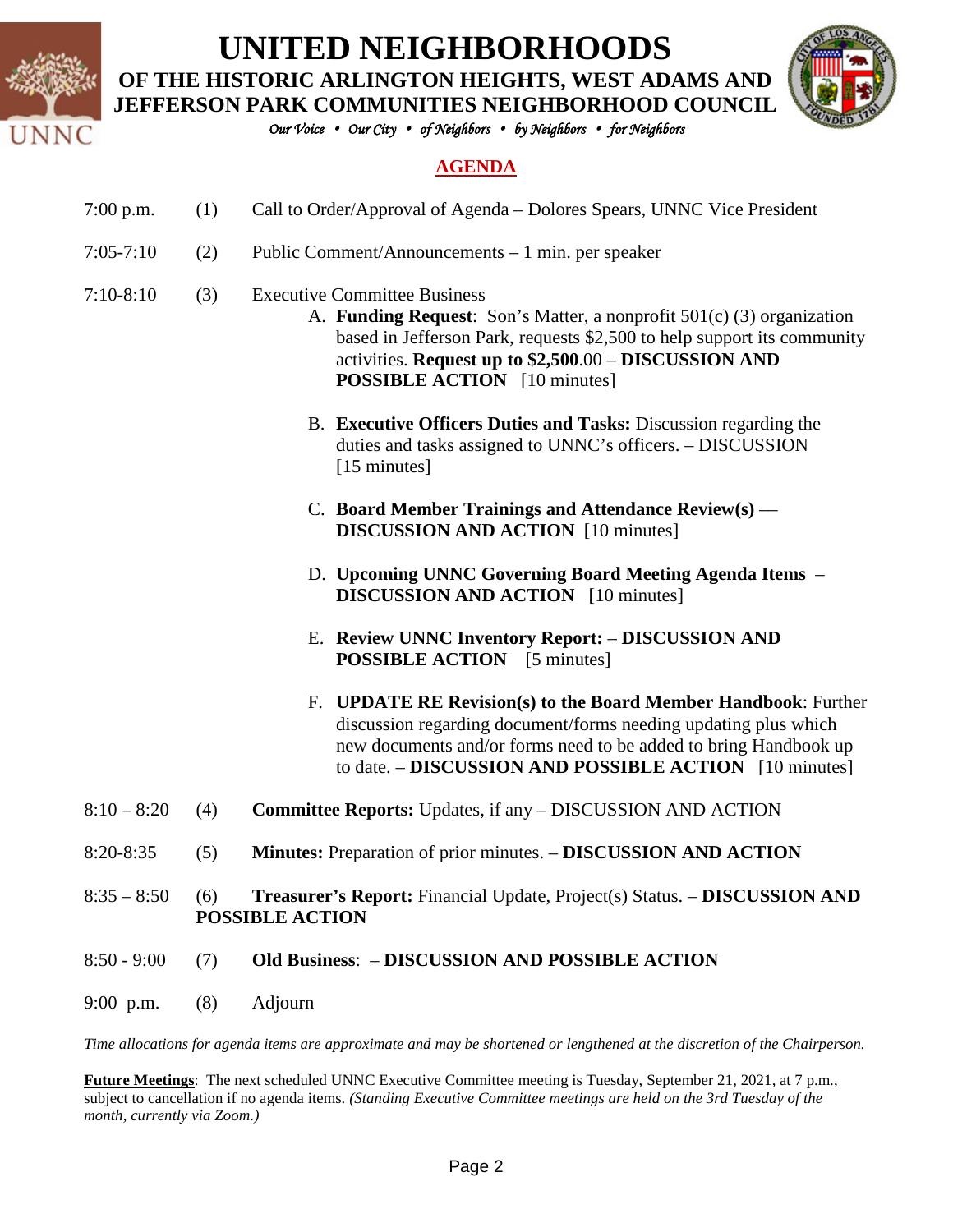

## *Our Voice* • *Our City* • *of Neighbors* • *by Neighbors* • *for Neighbors*  **UNITED NEIGHBORHOODS OF THE HISTORIC ARLINGTON HEIGHTS, WEST ADAMS AND JEFFERSON PARK COMMUNITIES NEIGHBORHOOD COUNCIL**



Comments from the public on agenda items will be heard only when the respective item is being considered. Comments from the public on other matters not appearing on the agenda that are within the Board's jurisdiction will be heard during the General Public Comment period. Please note that under the Brown Act, the Board is prevented from acting on a matter that you bring to its attention during the General Public Comment period; however, the issue raised by a member of the public may become the subject of a future Board meeting. Public comment is limited to 1 minute per speaker, unless waived by the presiding officer of the Board.

The agendas for the UNNC meetings are normally posted for public review at some locations that are currently closed due to the COVID-19 crisis. However, this agenda is posted at the following location: South Seas House, 2301 West 24<sup>th</sup> Street, Los Angeles 90018. The agenda is also posted as usual at the UNNC's official website at [www.UNNC.org.](http://www.unnc.org/)where you can also sign up to be notified of future meetings and events. Stakeholders may also subscribe to the City of Los Angeles Early Notification System (ENS), through the City's website at www.lacity.org, to receive notices for UNNC meetings. For more information, you may also contact the President of UNNC, email [president@UNNC.org](mailto:president@UNNC.org) or leave a phone message at 323-731-8686.

#### **Telecommunication Relay Services**

Telephone communication is one of the most important forms of communication in society today. Due to advancements in technology, telephone devices have evolved with new services and capabilities. Individuals who are deaf and hard of hearing, and individuals with a speech disability are following these trends and are rapidly migrating to more advanced telecommunications methods, both for peer-topeer and third-party telecommunications relay service (TRS) communications.

Telecommunications Relay Service is a telephone service that allows persons with hearing or speech disabilities to place and receive telephone calls. TRS is available in all 50 states, the District of Columbia, Puerto Rico and the U.S. territories for local and/or long distance calls. TRS providers generally telephone companies - are compensated for the costs of providing TRS from either a state or a federal fund. There is no cost to the TRS user. What forms of TRS are available? There are several forms of TRS, depending on the particular needs of the user and the equipment available: TRS includes: Text to Voice TIY-Based TRS; Speech-to-Speech Relay Service; Shared Non-English Language Relay Service; Captioned Telephone Relay Service; Internet Protocol Relay Service; and Video Relay Service.

Please visit this site for detail descriptions: <https://www.fcc.gov/consumers/guides/telecommunications-relay-service-trs>

Don't hang up! Some people hang up on TRS calls because they think the CA is a telemarketer. If you hear, "Hello. This is the relay service ... " when you pick up the phone, please don't hang up! You are about to talk, through a TRS provider, to a person who is deaf, hard-of-hearing, or has a speech disability.